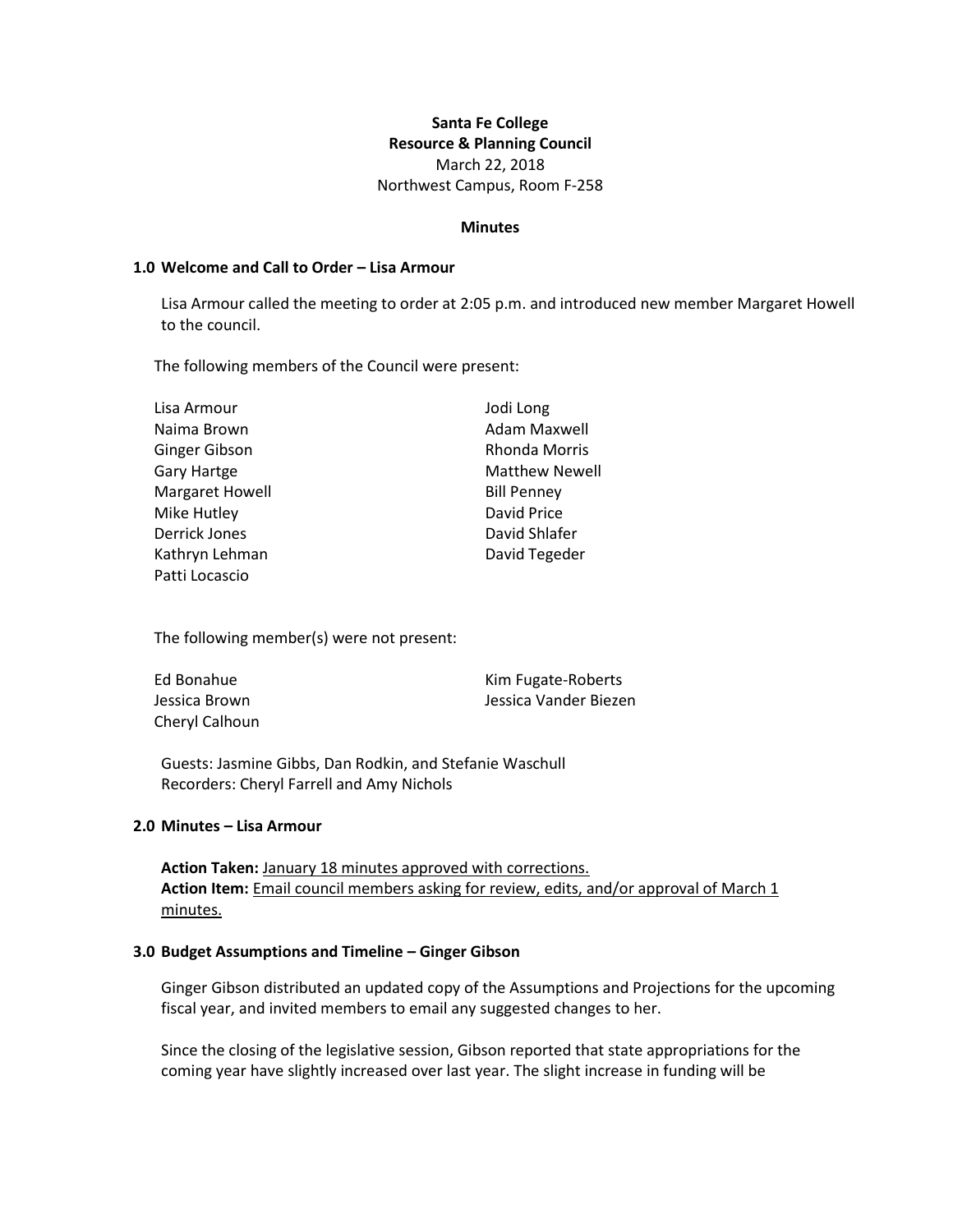earmarked for FRS's rate increase to employers. In addition, Gibson noted that the health premium benefit would increase. Her plan is to revise these items before the next RPC meeting.

A small amount of predominately nonrecurring funds was allocated (\$60K). Gibson stated that non-recurring funds would be used to offset the budget impact of decreases in enrollment.

Gibson concluded with three additional points.

- The college received an additional \$5M in PICO funds for the Blount Center Expansion.
- The college will no longer be able to charge the homeschooled/private school students a fee to dual enroll.
- Performance-based funding should be similar to the past.

# **4.0 Budget Presentations**

# **a) Information Technology Services – Bill Penney**

Bill Penney, AVP Information Technology Services, presented ITS's planning and budgeting recommendations for 2018-2019. The five goals discussed included: Improve Institutional Performance; Information Security; Strengthen Campus Safety and Security; Build and Maintain the IT Infrastructure; and, Drive Innovation in Teaching and Learning. The goals and accompanying objectives follow.

- 1. Improve Institutional Performance
	- Document Locator
	- Automate midyear packaging for Financial Aid
	- Rewrite prerequisite checking
	- SAS
	- ERP-Salesforce-Telax data integration

Penney reported that Document Locator is now operational in two departments, including Financial Aid, and will be rolled out to other departments througho the coming year.

- 2. Information Security
	- AppLocker
	- SSL Inspection
	- Student logins
	- No generic accounts
	- eSantaFe/Office 365

Penney mentioned that the cure cannot be created until the virus or intrusion occurs. With that in mind, the IT Department is making every effort to stay one short step behind the occurrence. The above items support that effort.

# 3. Strengthen Campus Safety and Security

- **•** Emergency notifications
	- $\triangleright$  One button
	- $\triangleright$  Added cameras in bus loop/bookstore area
- Surveillance and intrusion detection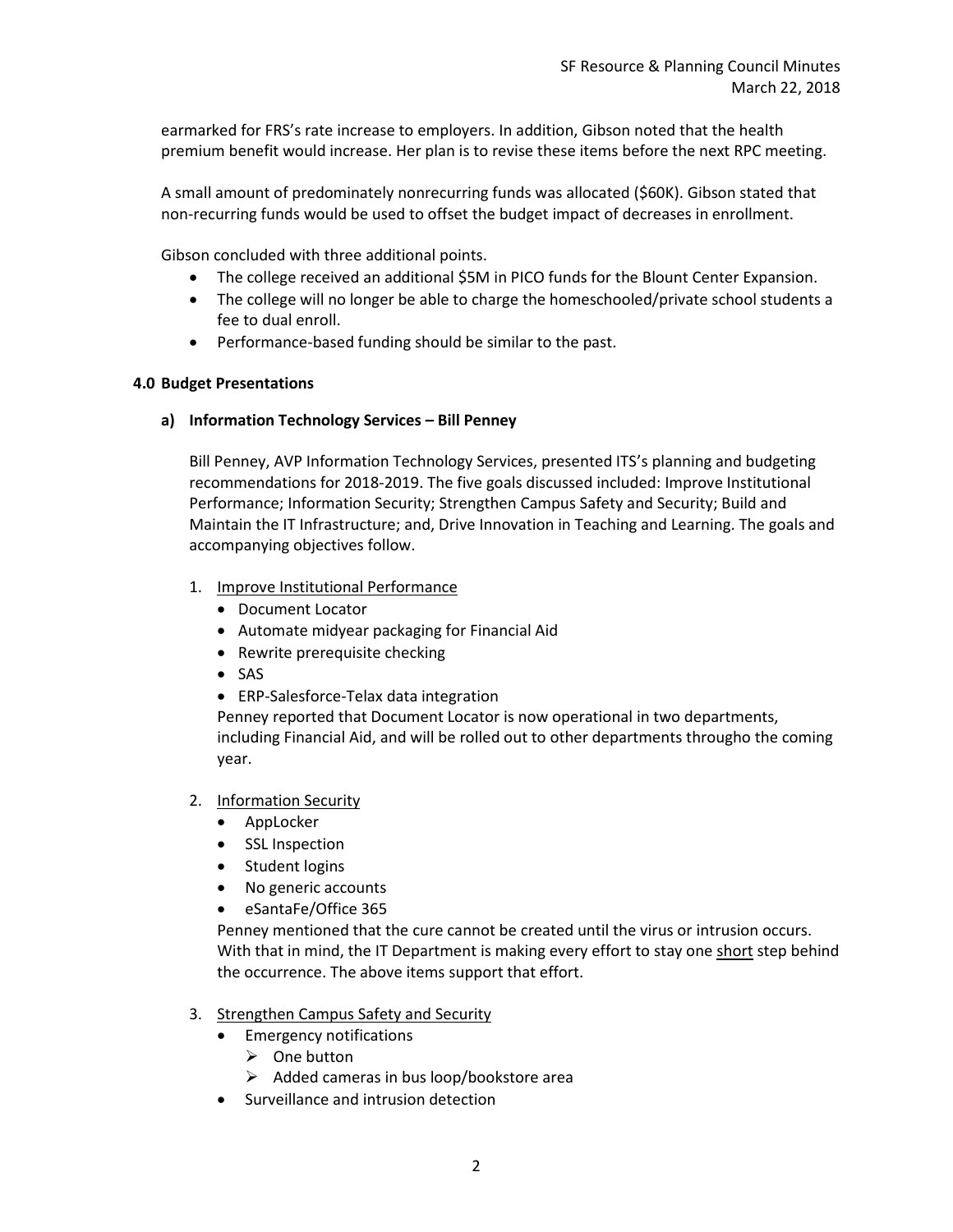- Building access controls
- Cyber Security Awareness

The 1-button system continues to transmit emergency notifications to the security app, text, voice mail, email, Web, Canvas, and all computers, including classrooms. Three outdoor speakers transmit a loud siren, and cameras continue to be added around campus.

ITS is working with Facilities on building access controls and currently has a roster of buildings including A , B, K , and the Administration Building that will use swipe cards for entrance. This will propagate through campus until all designated doors have access controls. Currently, the Police Department and ITS are using swipe cards successfully for access to their facilities.

In partnership with HR, a cyber security awareness program will be launched before the end of the fiscal year with an online webinar and classes for staff to complete on an annual basis.

- 4. Build and Maintain the IT Infrastructure
	- Redundant Fiber loop
	- Information security Next Gen Firewall
	- New phone system
		- VOIP
		- $\triangleright$  SIP trunks with long distance
	- Disaster recovery Failover

A second fiber loop has been installed on the NW campus. This excludes Library, FAH, Gym, Facilities, and O building. ITS will be working on HR and the Learning Commons (Library) in the coming months. The second loop provides access if the original loop fails. Other buildings will be included in the future.

The Next Gen Firewall is installed and significantly improves information security.

Penney reported that the new phone system will pay for itself. The college will be getting access plus long distance for 70% of what it was paying for access only. International PIN codes will be provided as needed.

The disaster recovery failover is almost completed. This provides redundancy if a building goes offline.

- 5. Driving Innovation in Teaching and Learning
	- 276 classrooms with AV equipment
	- Integrate Canvas final grades with ERP grade posting
	- Campus wireless
	- 10 LifeSize video conference classrooms (5) 2-camera systems

Ten classrooms have been equipped with LifeSize technology. This platform provides an interactive environment for remote teaching from either the NW campus to other centers or centers to the NW campus.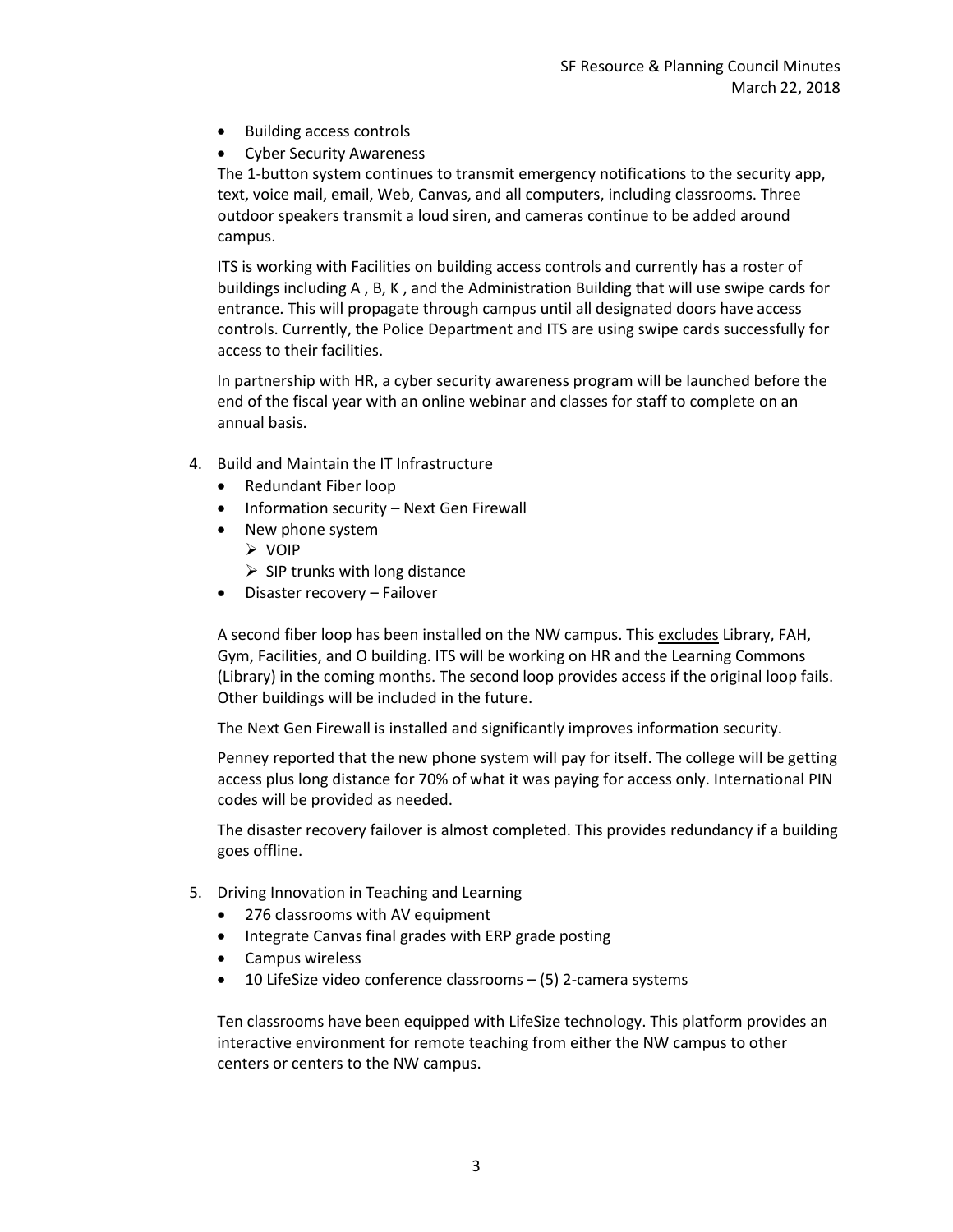The campus wireless project will kick off in the next few weeks. The new network provides faculty/staff access (replacing AirWave), provides guest accessibility with limited bandwidth, and provides ITS with data enabling better service to faculty/staff/students.

# **b) Enrollment Management – Dan Rodkin**

Dan Rodkin, AVP for Student Affairs, reported on behalf of the Enrollment Management Task Force (EMTF). He provided the council with an overview of enrollment over the past year, as well as a brief look at projections for the coming year, and described EMTF priorities intended to increase enrollment.

Rodkin presented a snapshot of 2017 FTE enrollment by semester. It was noted that even though fall 2017 enrollment declined, it was higher than the 2015-16 semester. Spring 2017 had a small rebound. Numbers for the current semester are not available yet, but a 1% decline is predicted. Summer 2017 also declined less than half a percent. Rodkin noted that even though it was too soon to forecast summer, enrollment for new students was up.

When reviewing the FTE by fall semester and location, the NW Campus remained the same over the previous year (FTE 4,014). Online enrollment (20%) increased by .5%, and the Blount Center remains the site with highest enrollment growth (currently at 91 FTE). Andrews and Watson centers have 67 FTE, Davis Center has 64 FTE. The Kirkpatrick and Davis centers increased FTE by 5 and 6 percent. The Perry Center remains the lowest enrolled center.

Rodkin provided a slide on the F-1 International Student Enrollment, showing a steady increase from 2014. He reported that last fall was the first time enrollment surpassed 300 for F-1 students. The figures for fall 2016-17 reveal a 26% increase and spring 2017-18 confirms a 10% increase for F-1 students. Rodkin made a pitch for the value of traveling to recruit international students on the basis of ROI.

Another special group Rodkin reported on was the two UF @ SF programs – Gator Engineering and Gator Design and Construction. The programs represent a high retention and graduation rate. To date 177 of these students have graduated from Santa Fe College.

The priorities the EMTF has tasked Rodkin to share with the RPC council include:

- 1. Faculty lines and salaries
- 2. Support initiatives that work
	- a. International Student Recruitment
	- b. G\_@SF programs
- 3. Institutional support of Salesforce CRM:
	- a. Grow license count from 28 to 45
	- b. Digital Recruitment Mgr to support CTE/Center Advisors
	- c. Salesforce/ERP/Telax integration Version 2.0
- 4. IT projects
	- a. Online applications for CTE programs
	- b. HSDE -> College Transition
- 5. Close the Achievement Gap